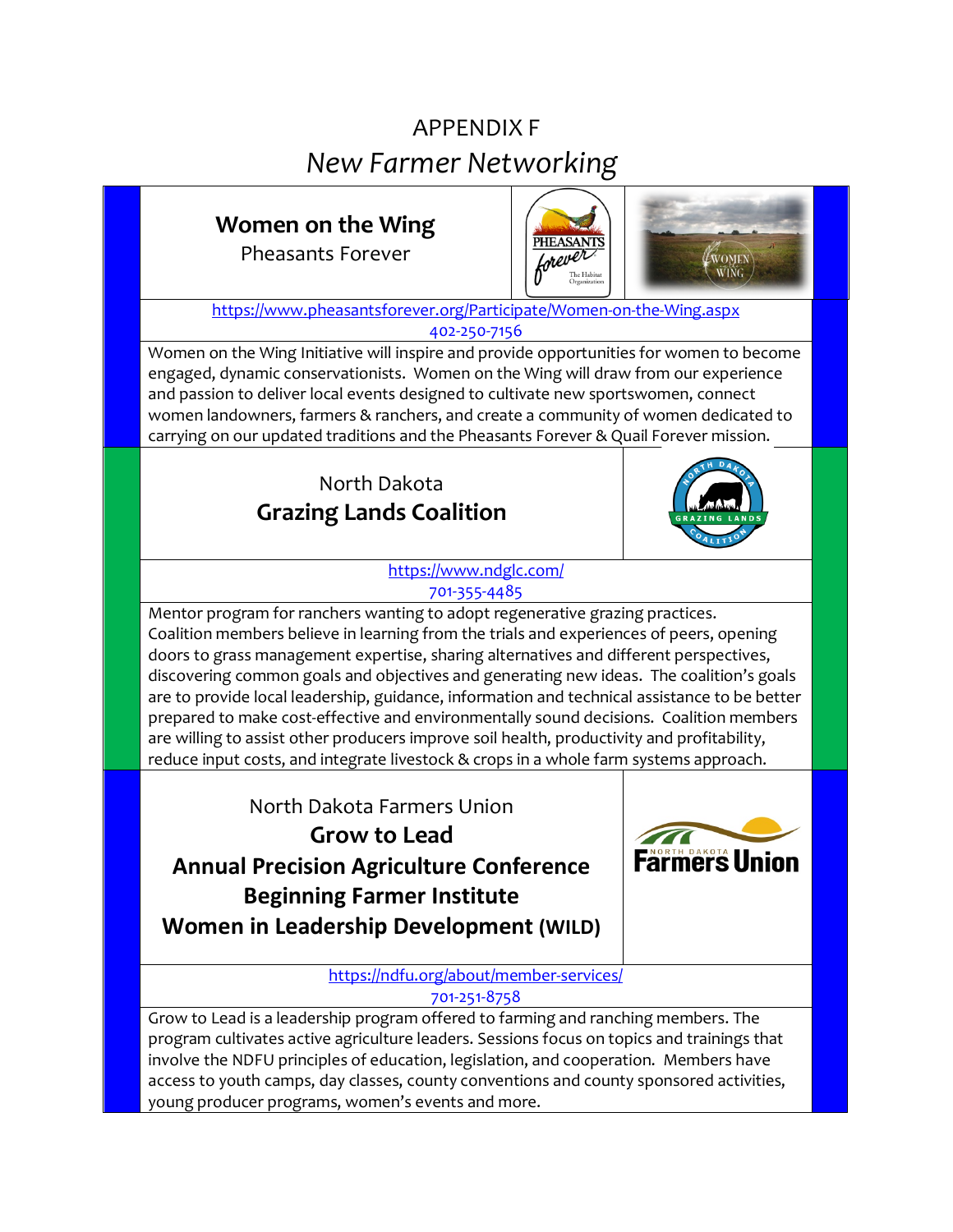### North Dakota Farm Bureau **Promotion and Education Program Farm and Ranch Conference**



#### <https://www.ndfb.org/edusafe/> [https://www.ndfb.org/events/tag/?tag=tag\\_events\\_farm\\_ranch\\_conference](https://www.ndfb.org/events/tag/?tag=tag_events_farm_ranch_conference) 1-800-367-9668 or 1-800-932-8869

Farm Bureau's **Promotion and Education Program** offers a variety of opportunities for you to get involved. *On Your Table* features blog posts with recipes and more. Conversations on Coping are a five episode podcast sharing insights and encouragement when it seems like you are alone in the way you feel. The **Farm and Ranch Conference** is a family oriented weekend held each winter to provide useful information and a chance for young farm families to meet with other young farm families from around the state. Be part of the Young Farmers and Ranchers network at [http://facebook.com/NDFBYER.](http://facebook.com/NDFBYER)

North Dakota Stockman's Association **Young Cattlemen's Legislative Conference**



<http://www.ndstockmen.org/programs/young-cattlemens-legislative-conference/> 701-223-2522

NDSA hosts the Young Cattlemen's Legislative Conference every two years during the legislative session. A couple from each of six districts is chosen to participate. The conference is designed to help spark an interest in the policies affecting the beef industry, develop new leaders and inform attendees about NDSA's involvement in the legislative process. NDSA also hosts the **All Breeds Cattle Tour** which is a great way for cattle producers to showcase their cattle and operations and socialize with other producers. The **Annual Convention and Trade Show** features educational speakers, a trade show, member recognition and entertainment. **Tomorrow's Top Hands Beef Leadership Summit** is a beef-industry career exploration and leadership development conference to help youth gain connections and develop leadership skills.

### Northern Plains Sustainable Ag **Food and Farming Conference**



<https://www.npsas.org/about-us/> 701-331-4099

NPSAS is a nonprofit, member-based organization promoting sustainable food systems through education and research. Education is offered at the **Annual Winter Food and Farming Conference**, **Summer Field Days** – **Farm Tour**, consumer health seminar, their newsletter and how-to videos on their website.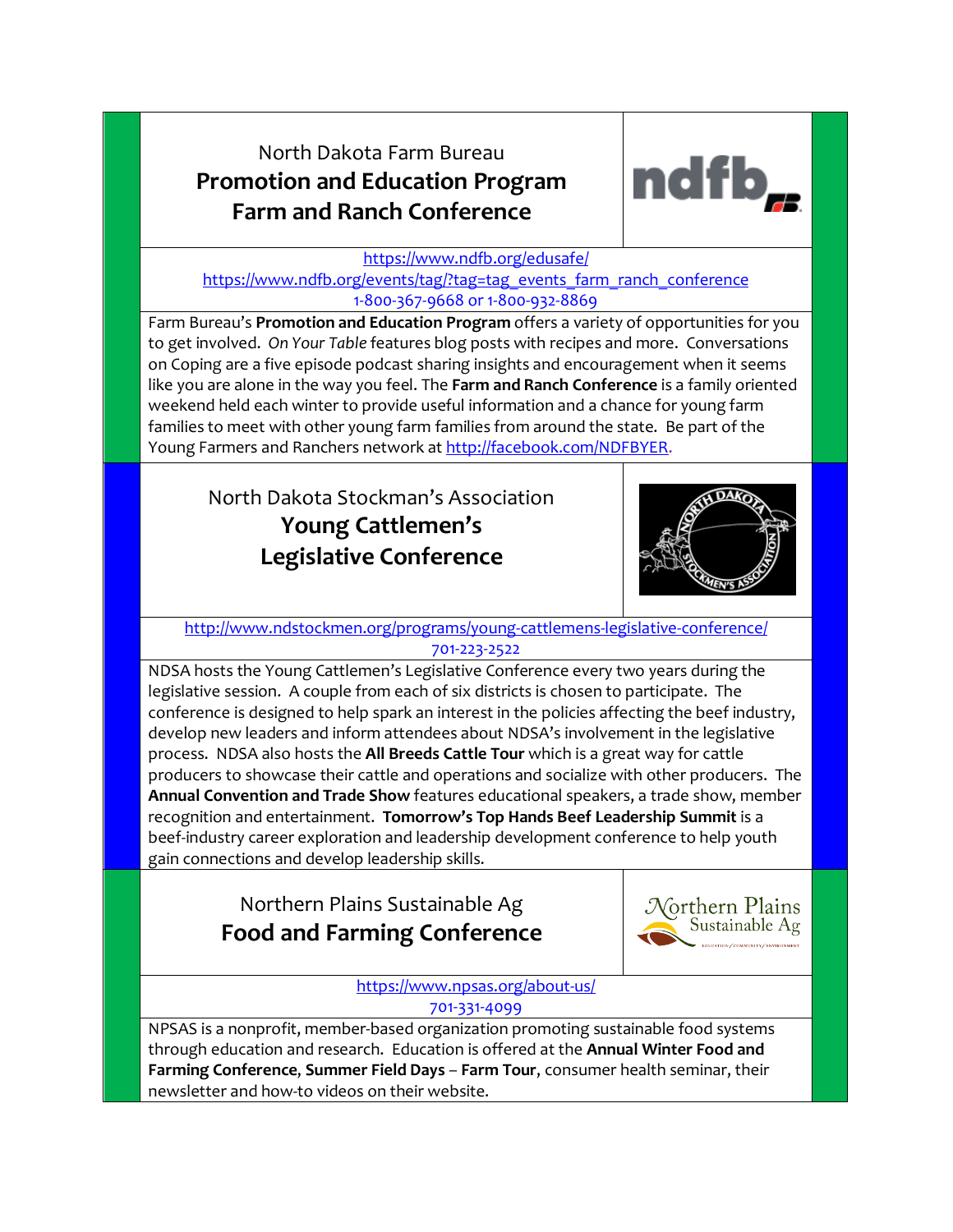### Annie's Project **Empowering Women in Agriculture**



<https://www.anniesproject.org/> <https://www.ag.ndsu.edu/anniesproject> 573-719-7303

Annie's Project is dedicated to providing educational programs designed to strengthen women's roles in the modern farm enterprise. **Annie's Project – Education for Farm Women** empowers farm and ranch women to be better business partners through building networks. **Annie's Project** educational sessions include topics from five risk areas: Financial Risk, Human Resource Risk, Legal Risk, Market Risk and Production Risk. **Managing for Today and Tomorrow** educational sessions focus on Succession Planning, Business Planning, Estate Planning and Retirement Planning. North Dakota State University (NDSU) hosts Annie's Project to facilitate programs and outreach.

### North Dakota Department of Agriculture **Local Foods Conference**



[https://www.nd.gov/ndda](https://www.nd.gov/ndda/events) 1-800-242-7535

The annual Local Foods Conference is held annually, providing education and networking for local foods producers. In addition to the Conference USDA's Local Foods program hosts the **Online Local Food Directory Map** highlighting farmer's markets, on farm sales, wholesale distributors, CSA's, road side stands, U Picks and commodity specific contacts. The North Dakota **Farmers Market Pricing Study** collects and reports prices of specialty crops that are sold across the state.

North Dakota Grape & Wine Association **Annual Conference Wine Competition**



<http://www.ndgwa.org/conference/> 701-231-8536

The annual North Dakota Grape & Wine Conference is held in conjunction with the North Dakota Department of Agriculture's Local Foods Conference. The Grape & Wine Conference hosts a series of educational sessions focused on growing grapes and winemaking. The annual wine competition and social is a noted event for networking.